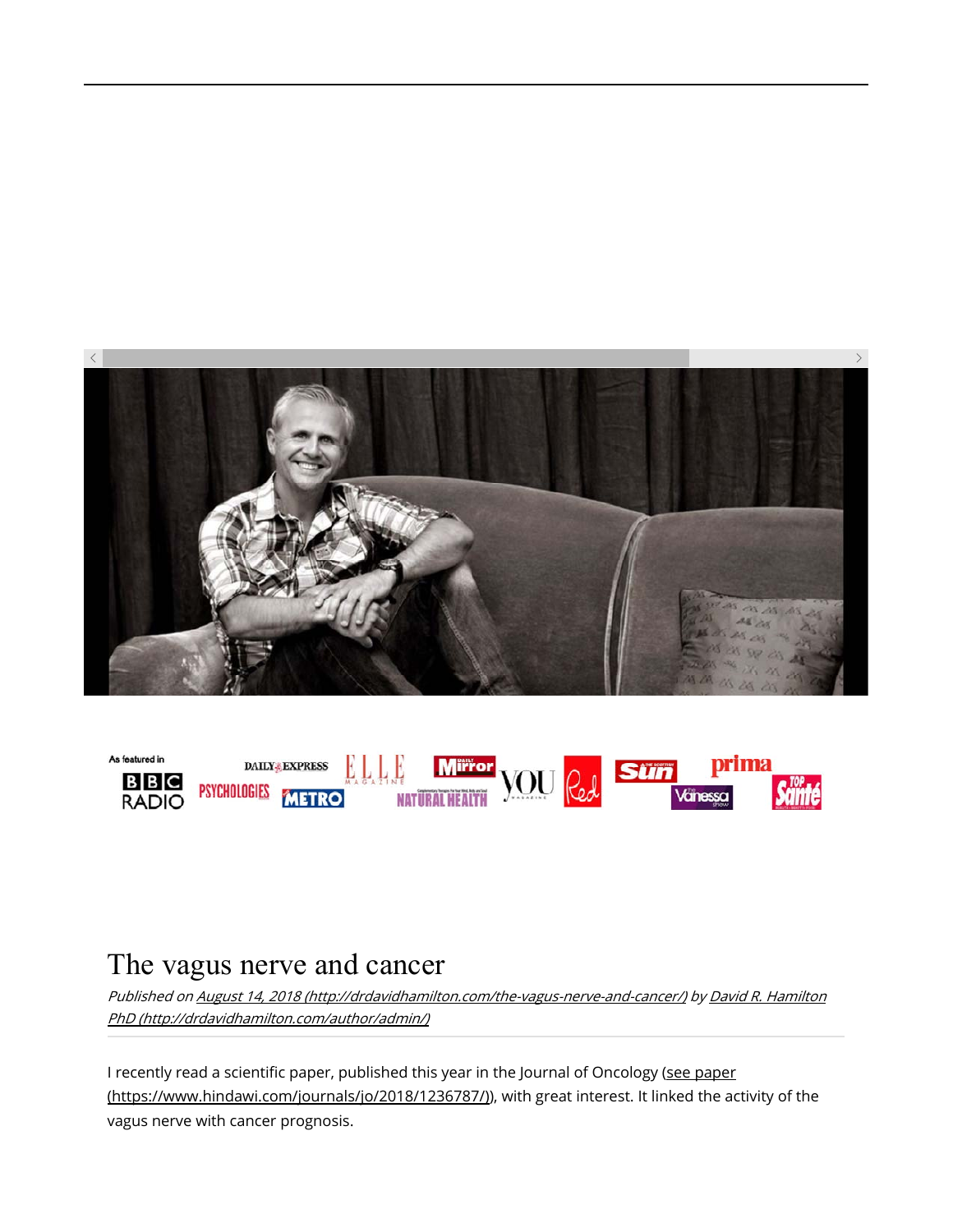

### Why is this important?

I've written quite a bit about the vagus nerve in some of my blogs and books (The Five Side Effects of Kindness (https://www.amazon.co.uk/Five-Side-Effects-Kindness-Happier/dp/1781808139/ref=sr\_1\_1? ie=UTF8&qid=1534256955&sr=8-1&keywords=the+five+side+effects+of+ki ndness)), mainly because the vagus nerve produces an anti-inflammatory effect in the body. I've also emphasised how this effect is even amplified

by the experience of compassion.

That's why I found the paper so exciting because it reviewed 12 scientific studies, involving 1822 patients, and suggested a link between high vagus nerve activity and better cancer prognosis. The effect, the authors wrote, was most likely due to an anti-inflammatory effect created by the vagus nerve.

I've summarised the main findings of the paper below.

The authors pointed out that three main biological factors contribute to the onset and progression of tumours. These are: oxidative stress (https://en.wikipedia.org/wiki/Oxidative stress) (free radicals), inflammation (https://en.wikipedia.org/wiki/Inflammation), and excessive sympathetic [nervous] activity (stress).

Amazingly, the vagus nerve seems to inhibit all three.

Many of the studies measured heart rate variability (https://en.wikipedia.org/wiki/Heart\_rate\_variability) (HRV), which is the main index of vagus nerve activity. Briefly, when we breathe in, heart rate quickens a little, only to slow down again when we breathe out. The vagus nerve is responsible for the slowing down, and thus the difference between this increase and decrease (high and low) of heart rate – heart rate variability (HRV) – is considered an indicator of vagus nerve activity.

Generally, the paper found that the higher a person's HRV, or vagus nerve activity (also known as vagal tone), the slower the progression of cancer, and this was true for all cancers studied. The effect was especially pronounced in late stage, metastatic cancers.

The authors suggested that in early stages of cancer, the treatment a person receives is the overwhelming positive factor and so swamps out any observable effects of the vagus nerve, but at later stages, when treatments are often less effective, the vagus nerve's workings are far more apparent and the vagus nerve becomes the main determining factor.

So much so, in fact, that the authors found that survival time in patients with high HRV (or vagus nerve activity) was 4 times greater than in patients with low HRV (or vagus nerve activity).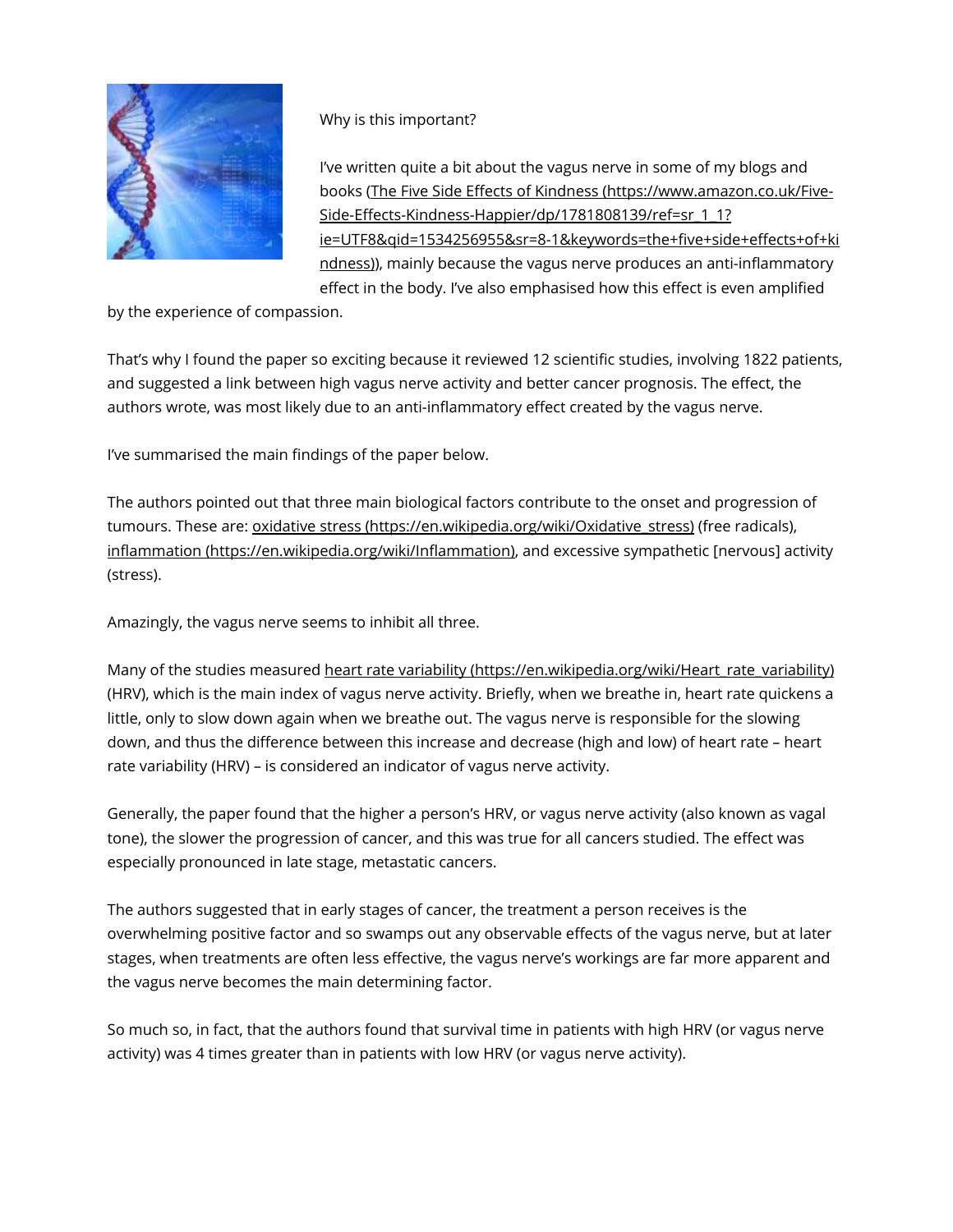The effect of the vagus nerve on inflammation was suggested as the main factor. It is known as the 'Inflammatory Reflex'. The vagus nerve basically turns off inflammation at the genetic level by turning down a gene that produces TNF-alpha (Tumour Necrosis Factor

(https://en.wikipedia.org/wiki/Tumor\_necrosis\_factor\_alpha)), which is an inflammatory protein in the body that sets off a cascade of inflammation. Thus, the vagus nerve can effectively control inflammation in this way. Therefore, higher vagus nerve activity usually means lower inflammation.

In one study of patients with advanced pancreatic cancer, for example, patients with high HRV (or vagus nerve activity) survived longer and had lower inflammation levels than patients with low HRV (vagus nerve activity).

The study authors wrote that, the vagus nerve "may modulate cancer progression by inhibiting inflammation."

The study also showed that tumour markers in other cancers (like PSA - prostate specific antigen (https://en.wikipedia.org/wiki/Prostate-specific antigen) – for example) were also lower in patients with highest vagus nerve activity.

So, the question is: can we increase our vagus nerve activity?

The answer is yes.

There are a few ways, in fact, that include:

-exercise

-meditation

-yoga

-practice of compassion

I'd like to draw your attention to the latter because I've written about this before and it demonstrates a powerful link between mind and emotions and physical health.

Studies have shown a link between compassion and vagus nerve activity, an idea first put forward by Stephen Porges (https://en.wikipedia.org/wiki/Stephen\_Porges), a professor at the University of North Carolina at Chapel Hill, and now widely known as polyvagal theory (https://en.wikipedia.org/wiki/Polyvagal\_theory).

For example, vagus nerve activity has been shown to increase through regular practice of a compassion meditation (the Buddhist's metta bhavana (https://en.wikipedia.org/wiki/Mett*ā*) or 'Loving Kindness' meditation). Here, we consistently cultivate a feeling of kindness and compassion for ourselves and others.